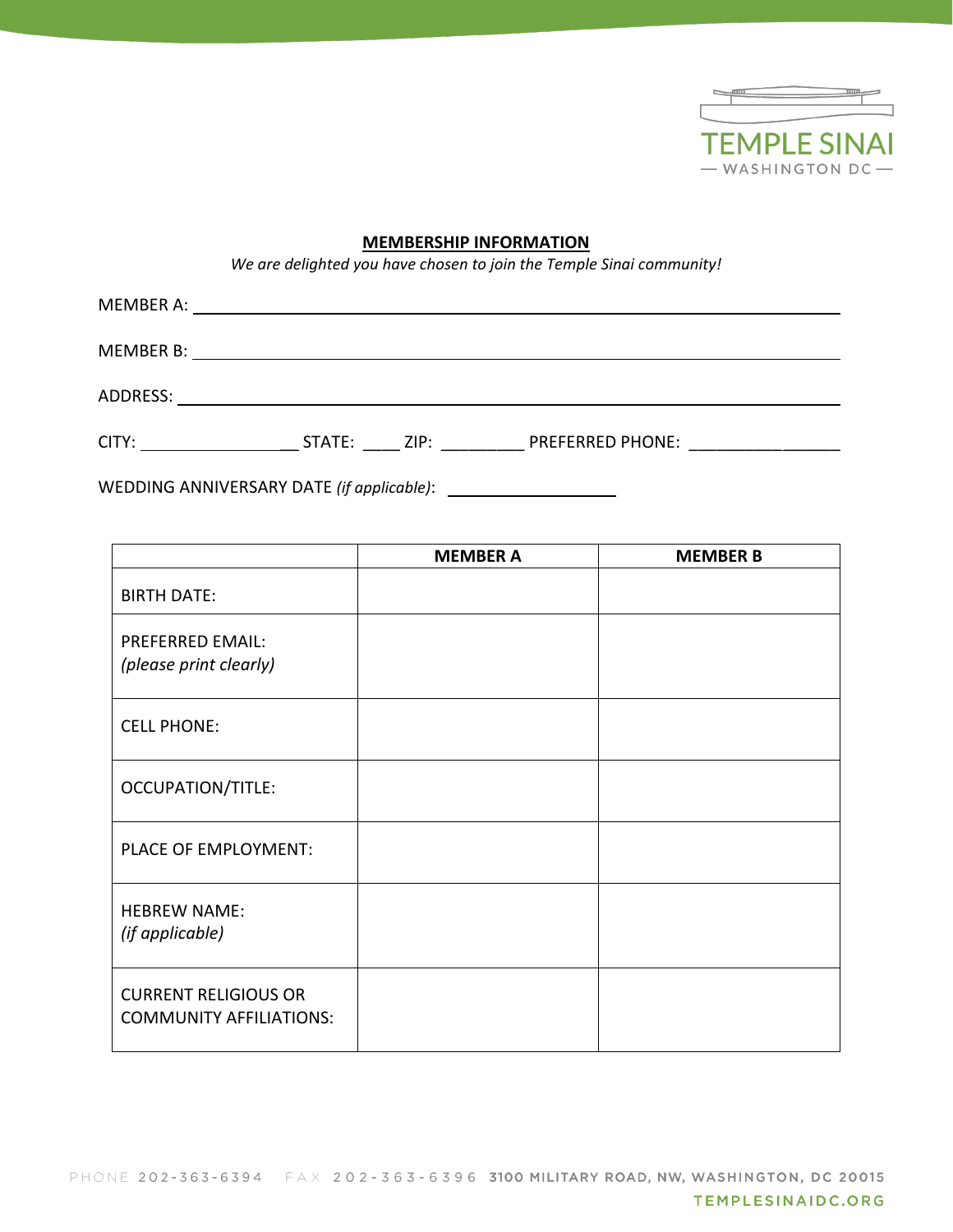# **CHILDREN**

| FIRST AND LAST NAME: __________________________________NICKNAME: _______________ |  |
|----------------------------------------------------------------------------------|--|
| HEBREW NAME: _______________                                                     |  |
|                                                                                  |  |
|                                                                                  |  |
| FIRST AND LAST NAME: __________________________________NICKNAME: _______________ |  |
| HEBREW NAME: ________________                                                    |  |
|                                                                                  |  |
|                                                                                  |  |
| FIRST AND LAST NAME: __________________________________NICKNAME: _______________ |  |
| HEBREW NAME: _______________                                                     |  |
|                                                                                  |  |
|                                                                                  |  |
| FIRST AND LAST NAME: ___________________________________NICKNAME: ______________ |  |
| HEBREW NAME: _______________                                                     |  |
|                                                                                  |  |

#### **YAHRZEITS**

| <b>NAME</b> | <b>RELATIONSHIP</b> | DATE OF DEATH      | <b>AFTER</b> | DATE OF DEATH      |
|-------------|---------------------|--------------------|--------------|--------------------|
|             |                     | (English Calendar) | SUNSET?      | (Hebrew Calendar)* |
|             |                     |                    | YIV          |                    |
|             |                     |                    | ۱Y<br>N      |                    |
|             |                     |                    | . Y<br>N     |                    |
|             |                     |                    | i Y<br>N     |                    |

*\*The names of deceased loved ones listed above will be read at services on the Shabbat during the week of the anniversary of their death (English calendar). If you prefer that we use the Hebrew date, please complete box noted Hebrew Calendar. – we can identify the Hebrew date for you if desired.*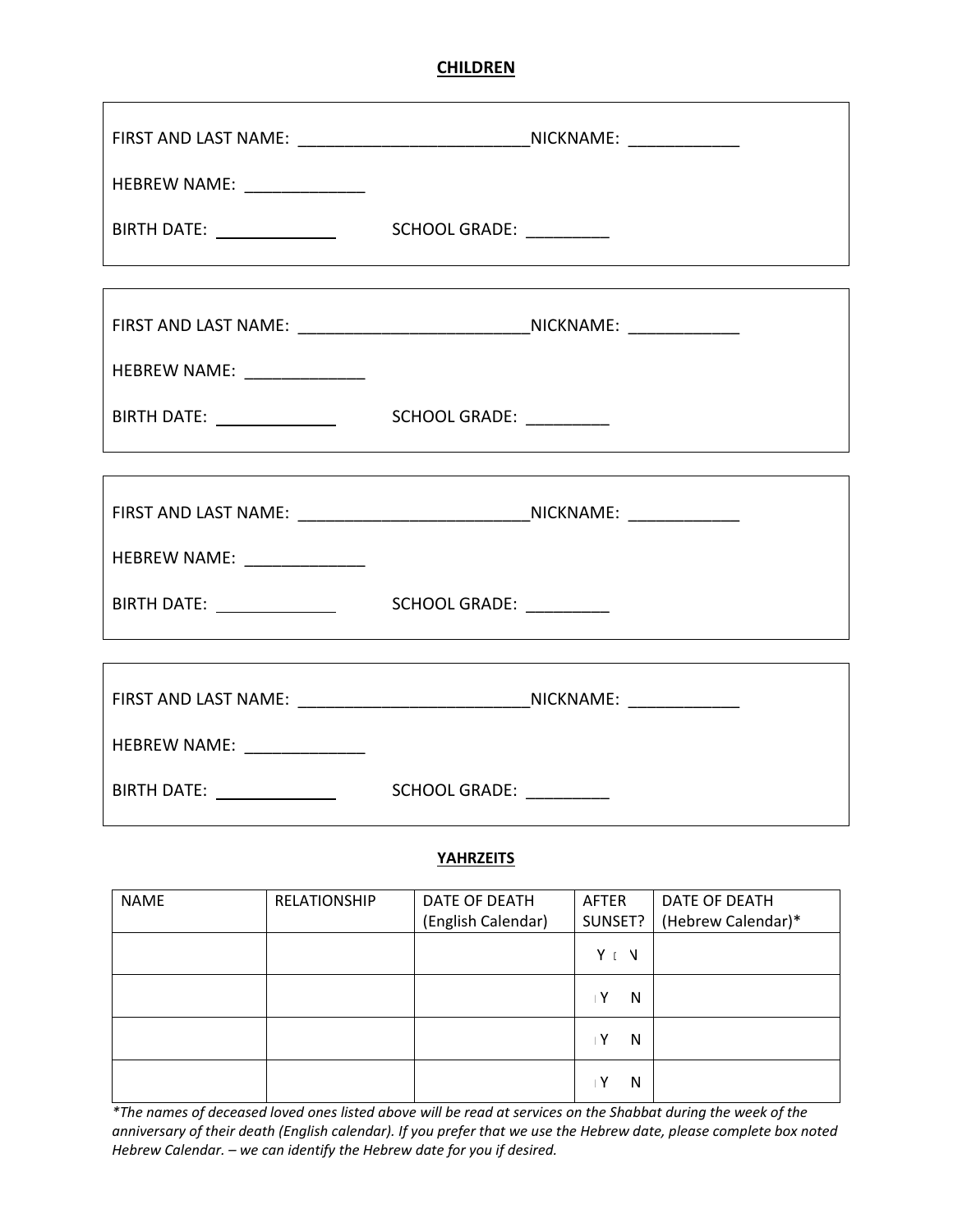#### **ADDITIONAL INFORMATION**

We would like to help you find ways to connect and become engaged in our community. Please let us know if you would like to be contacted about the following activities, committees, support groups or programs at Temple Sinai. Please indicate with initials which member is interested.

| Administration                      | <b>Multiracial Sinai</b>                          |
|-------------------------------------|---------------------------------------------------|
| Archives                            | Nursery School                                    |
| <b>Building &amp; Grounds</b>       | Religious School                                  |
| Choir/Music                         | Ritual                                            |
| Communication                       | SinaiCares (member to member support)             |
| Daytimers (daytime speaker series)  | Sinai House (assisted housing)                    |
| Development/Fundraising             | Social Action                                     |
| Environment/Green Team              | Volunteering at Temple Sinai                      |
| Interfaith Couples                  | Women of Reform Judaism (sisterhood)              |
| <b>Israel Affairs</b>               | YAWS (parents of young adults who are struggling) |
| Library                             | Young Adults (20's & 30's)                        |
| Member Engagement                   | Youth (programs & youth groups)                   |
| Men of Reform Judaism (brotherhood) |                                                   |

Check here if you would like to learn more about our cemetery at the Garden of Remembrance.

Please note any special areas of expertise you may wish to share, or concerns you would like addressed:

\_\_\_\_\_\_\_\_\_\_\_\_\_\_\_\_\_\_\_\_\_\_\_\_\_\_\_\_\_\_\_\_\_\_\_\_\_\_\_\_\_\_\_\_\_\_\_\_\_\_\_\_\_\_\_\_\_\_\_\_\_\_\_\_\_\_\_\_\_\_\_\_\_\_\_

\_\_\_\_\_\_\_\_\_\_\_\_\_\_\_\_\_\_\_\_\_\_\_\_\_\_\_\_\_\_\_\_\_\_\_\_\_\_\_\_\_\_\_\_\_\_\_\_\_\_\_\_\_\_\_\_\_\_\_\_\_\_\_\_\_\_\_\_\_\_\_\_\_\_\_

\_\_\_\_\_\_\_\_\_\_\_\_\_\_\_\_\_\_\_\_\_\_\_\_\_\_\_\_\_\_\_\_\_\_\_\_\_\_\_\_\_\_\_\_\_\_\_\_\_\_\_\_\_\_\_\_\_\_\_\_\_\_\_\_\_\_\_\_\_\_\_\_\_\_\_

Why are you joining Temple Sinai? *(check all that apply)* Looking to join a community Impressed with the clergy I/we have friends/family who are members To register my child for Religious School Transitioning from the Nursery School To prepare my child for a Bar/Bat Mitzvah Attend High Holy Day services Want clergy member to marry us Want clergy member to help in converting Other: \_\_\_\_\_\_\_\_\_\_\_\_\_\_\_\_\_\_\_\_\_\_\_\_\_\_\_

Temple Sinai strives to ensure there are no barriers to participation in anything we offer. We encourage you to let us know if you or a family member needs accommodations:

 Please contact me about accommodations for those with a disability or other special need. I/family member have the following disability/special need: